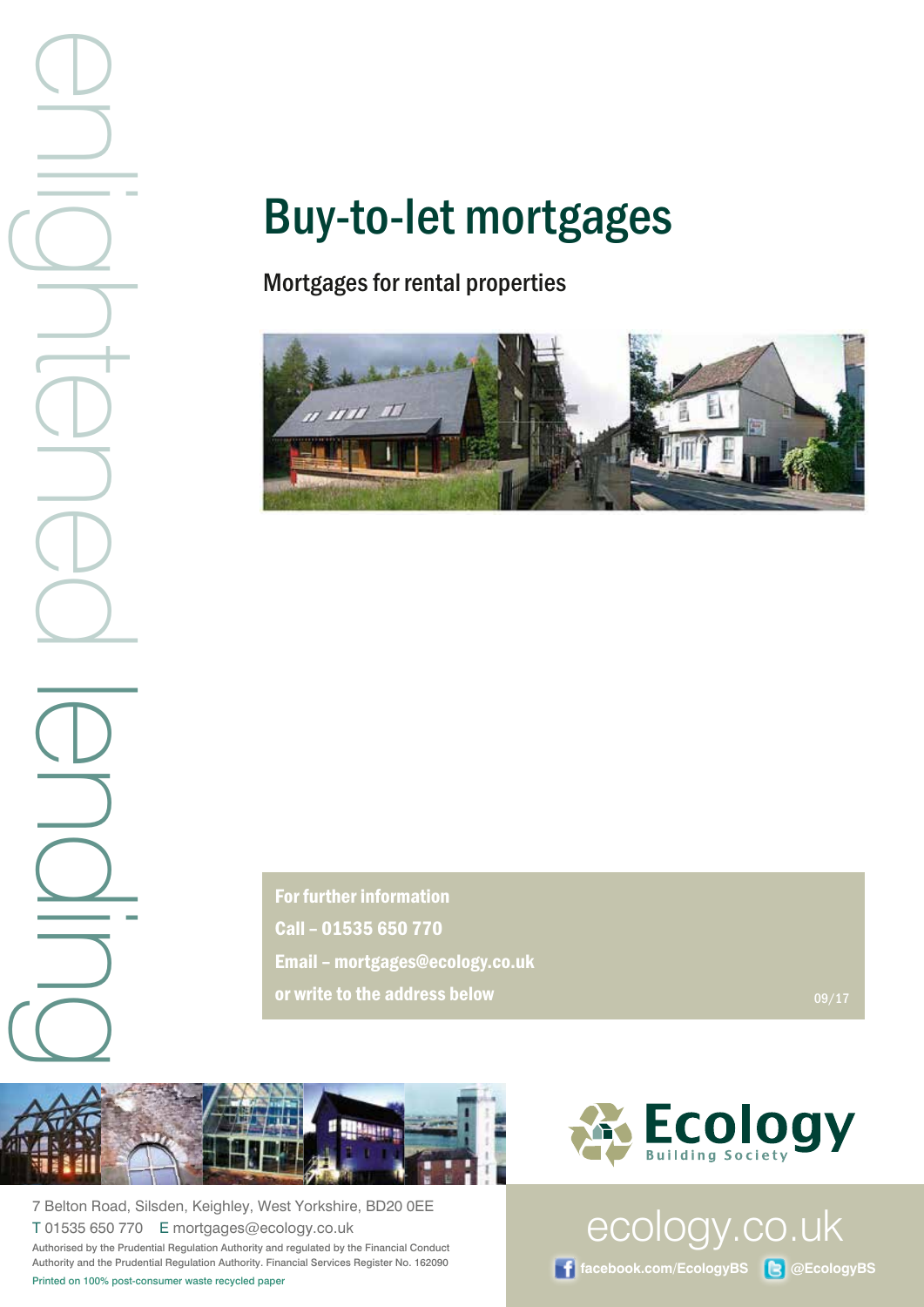# Introduction

Ecology aims to help protect the environment through its mortgage lending. One way we do this is to provide mortgages on derelict and run-down properties in order to bring them back into use – a form of recycling. We provide mortgages across England, Scotland, Wales and Northern Ireland.

YOUR PROPERTY MAY BE REPOSSESSED IF YOU DO NOT KEEP UP REPAYMENTS ON YOUR MORTGAGE.

#### Buy-to-let proposals

If we provide buy-to-let finance on a property it must qualify under our C-Change discount criteria. We normally mortgage the following properties:

- renovations where the energy efficiency of the property is being improved
- conversions such as barns where they are being converted to a high energy efficiency standard
- for ecological new builds constructed from sustainable, natural materials, incorporating high levels of energy efficiency and/or renewable energy systems
- for energy efficiency improvements to existing properties i.e. for the installation of energy efficiency measures and/or renewable energy systems

With our buy-to-let mortgage we cannot provide finance in the following circumstances:

- Where the property will be occupied as a holiday let or second home
- Where the property will be occupied as your main residence or by a family member
- Where the mortgage applicant(s) owns more than three buy-to-let properties – this includes the property you would like to mortgage with Ecology
- To refinance your existing property which is currently your main residence but you are thinking of letting this property out

# Mortgage details

### Who can borrow?

At Ecology we take a small-scale approach to buy-to-let properties. We want to avoid first-time-buyers and families on low incomes being squeezed out of the property market, so we do not offer our buy-to-let mortgages to companies or professional landlords. Ecology buy-to-let mortgages are therefore only available where the property mortgaged forms part of a portfolio comprised of no more than three properties in total.

Our buy-to-let mortgage is available for the purchase of one individual property, which will provide one or more separate units of accommodation (up to a maximum of three).

All borrowers must be aged 18 or over. This mortgage is only available to UK residents and you must have a clean borrowing history and have been on the Electoral Register for the last three years.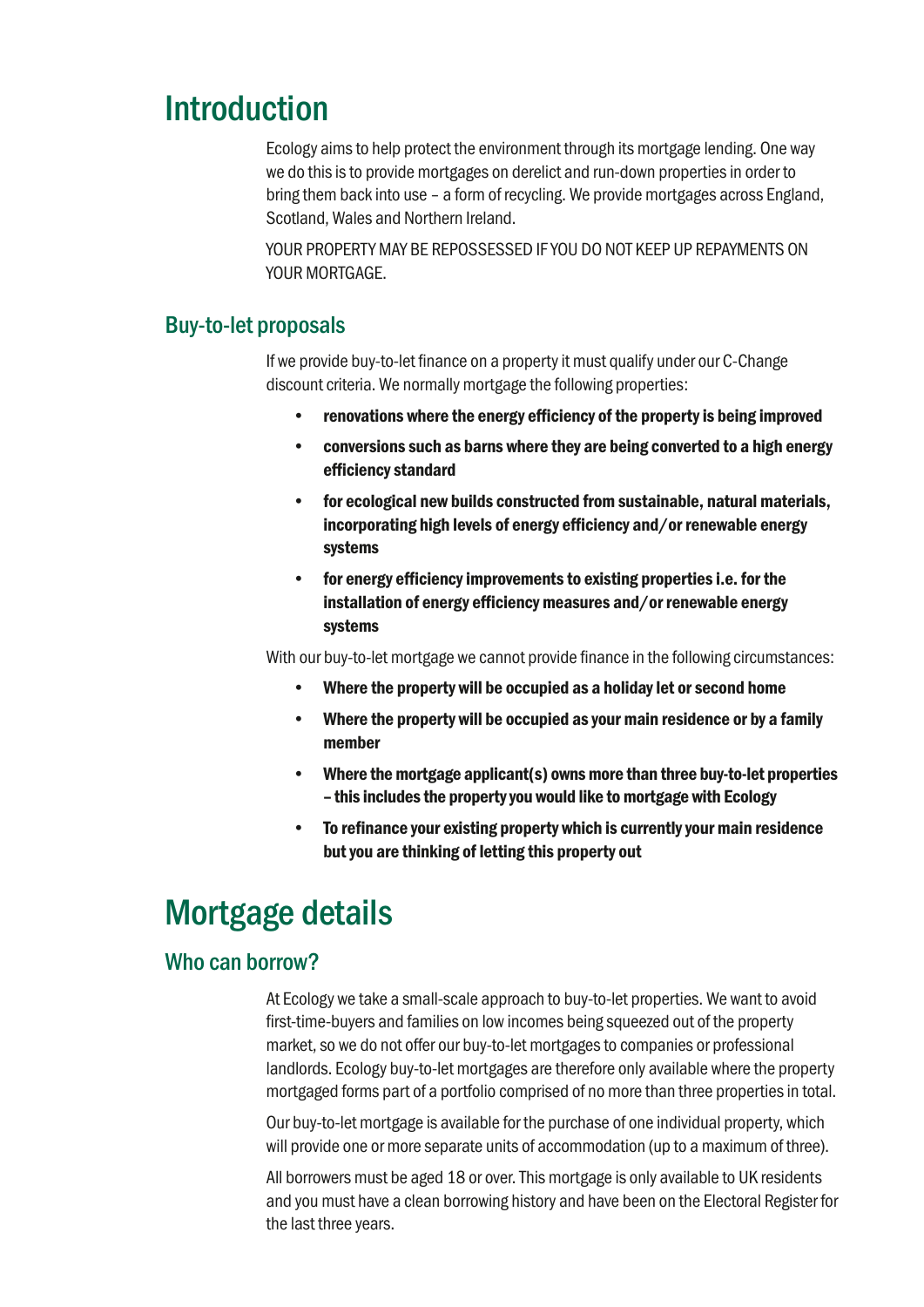#### How much can I borrow?

The amount that can be borrowed is based on the anticipated rental income generated by the property, which should be at least 35% more than the monthly mortgage payment. This allows a safety margin for times when the property is not let. So, for example, if the total monthly rental is expected to be £500 the monthly mortgage payment should be no more than £370. When you make your application you must have a good idea as to the likely rental and you may need to take advice on this from a letting agent first.

We can lend up to 80% of the purchase price or valuation, whichever is lower. Further funds are available as renovation work is undertaken, up to a maximum of 80% of the property's valuation at any one time. It is important that you have a sufficient capital sum on top of the deposit (usually at least 15% of total works costs) to begin the first stage of the renovation and so increase the valuation.

We will undertake an affordability assessment of your personal income to determine you can support your current expenditure.

Please refer to our *Current residential mortgage rates and charges* leaflet for the maximum loan and details of interest rates.

# Type of mortgage

The Ecology buy-to-let mortgage is available for a term of 10 to 25 years on a repayment or interest-only basis.

This product is not regulated by the Financial Conduct Authority (FCA).

#### What is the interest rate?

Please call the Residential Mortgage Department on 01535 650 770 for our current rate or see our *Current residential mortgage rates and charges leaflet.*

The buy-to-let mortgage will be eligible for the Society's C-Change discount. Please be aware that to qualify under our C-Change Retrofit mortgage, the property will need to be improved by a minimum of two EPC ratings. Please see *Our C-Change discounts*  leaflet.

#### Mortgage repayments

You must have sufficient funds available to cover the initial mortgage payments while works are being carried out or in case there is some delay in finding tenants.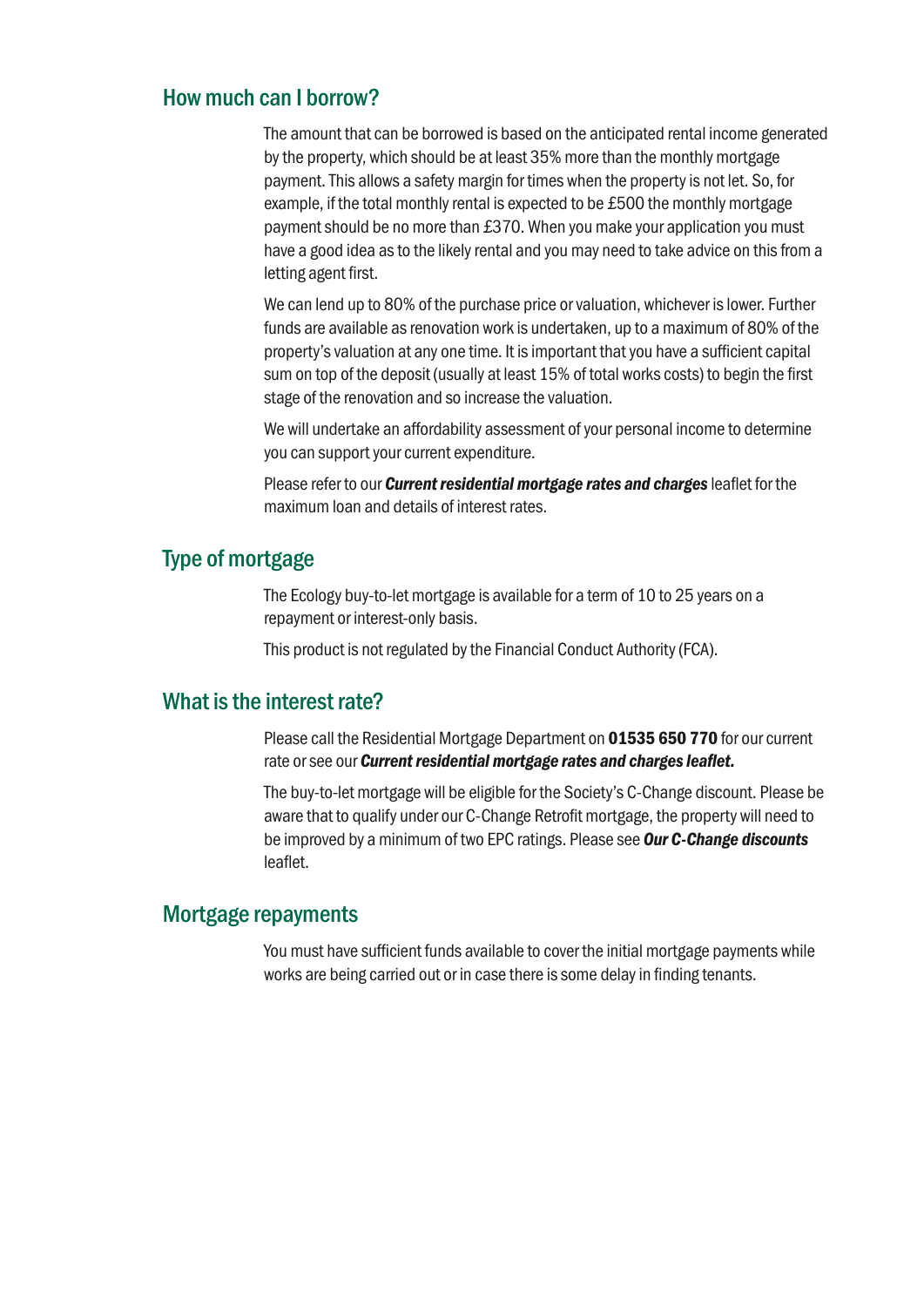### Valuation

The Society will ask its valuer to give a valuation based on the property in its current state and also to give a figure for when the renovation has been completed. In order to provide a "when complete" figure, the valuer will need a copy of your plans and estimates and these should be sent to us with your mortgage application form. At each request for further funds we may need to instruct the valuer to visit the property and give us an up-to-date valuation. A re-inspection fee will be payable.

The valuation will not provide a detailed assessment of the condition of the property nor does it provide a guarantee that any purchase price is reasonable.

We will also ask the valuer to give an opinion on the total monthly rental income you believe the property is likely to generate when work is finished. The property will be re-inspected (and a fee will be payable) on completion of the works prior to the Society giving permission to let.

#### Supervising the renovation

If the building requires significant renovation we may require the work to be supervised, usually by an architect who will then be able to issue a certificate when the work has been completed.

### Terms of letting

All lettings must be arranged via individual Assured Shorthold Tenancies (or Short Assured Tenancies in Scotland) and normally be for periods not exceeding 12 months at a time. It will be your responsibility to ensure that while the property is let, it complies with all relevant legislation affecting residential accommodation let to tenants.

## Tariff of charges

Buy-to-let mortgages are subject to the same charges, where appropriate, as shown in the mortgage application form and the *Current residential mortgage rates and charges* leaflet.

An early repayment charge may be payable if you repay all or part of your mortgage within the first two years.